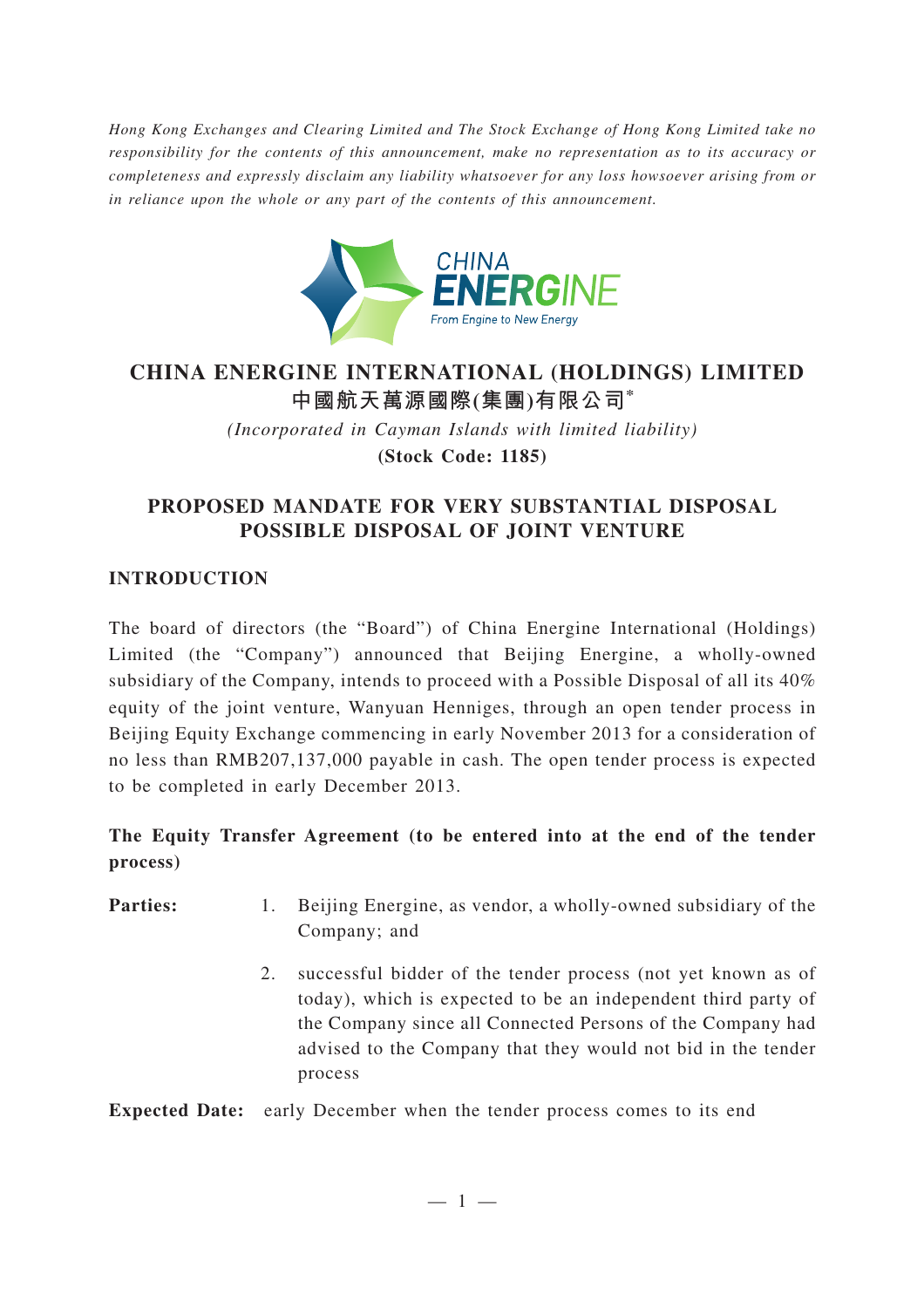#### **Assets to be disposed:**

All 40% equity of Wanyuan Henniges being held by Beijing Energine, the Transfer Equity

From the date of payment of the consideration mentioned hereinafter in full to the trustee in the tender process, the purchaser, that is the successful bidder, will be entitled to exercise 40% equity interest over Wanyuan Henniges in taking up all of the directorship of Beijing Energine as the transfer of the control relating to the 40% equity in effecting the disposal.

#### **Consideration:**

The Consideration for the Transfer Equity amounts to no less than RMB207,137,000 (HK\$260,164,000), the initial bidding price in the bidding process, which will be paid by the purchaser in cash to the trustee in the tender process within about 30 days from the date of the entering into the Equity Transfer Agreement.

The Consideration will be the highest bid price dependent upon the bid price to be offered by the successful bidder in the tender process, which will not be lower than the initial bidding price that is based on a valuation report as to valuation base date of 31 August 2013 produced by a PRC qualified independent valuer, Beijing Pan-China Assets Appraisals Co. Ltd.

The main basis for the income projection made by the Valuer for the income approach adopted in the Valuation:

Main factors taken into account in the course of forecasting income:

- i) The present capacity of production and obtaining orders and the current investment in expansion of production capacity, and taking the average selling price for selling sealing system as the standard in forecasting the change of price situation in the coming years reasonably:
- ii) The information as to future development prospect, the forecast statistic of the market prospect, corporate cost and expense management targets from the company's management;
- iii) All the premises in operation are leased. The lease terms for the company's plants in Beijing, Changchun and etc. will expire in the coming 1 to 3 years under the rental agreements. The mode of leasing premises will be continued, but the rentals in the later periods will equal the local market level.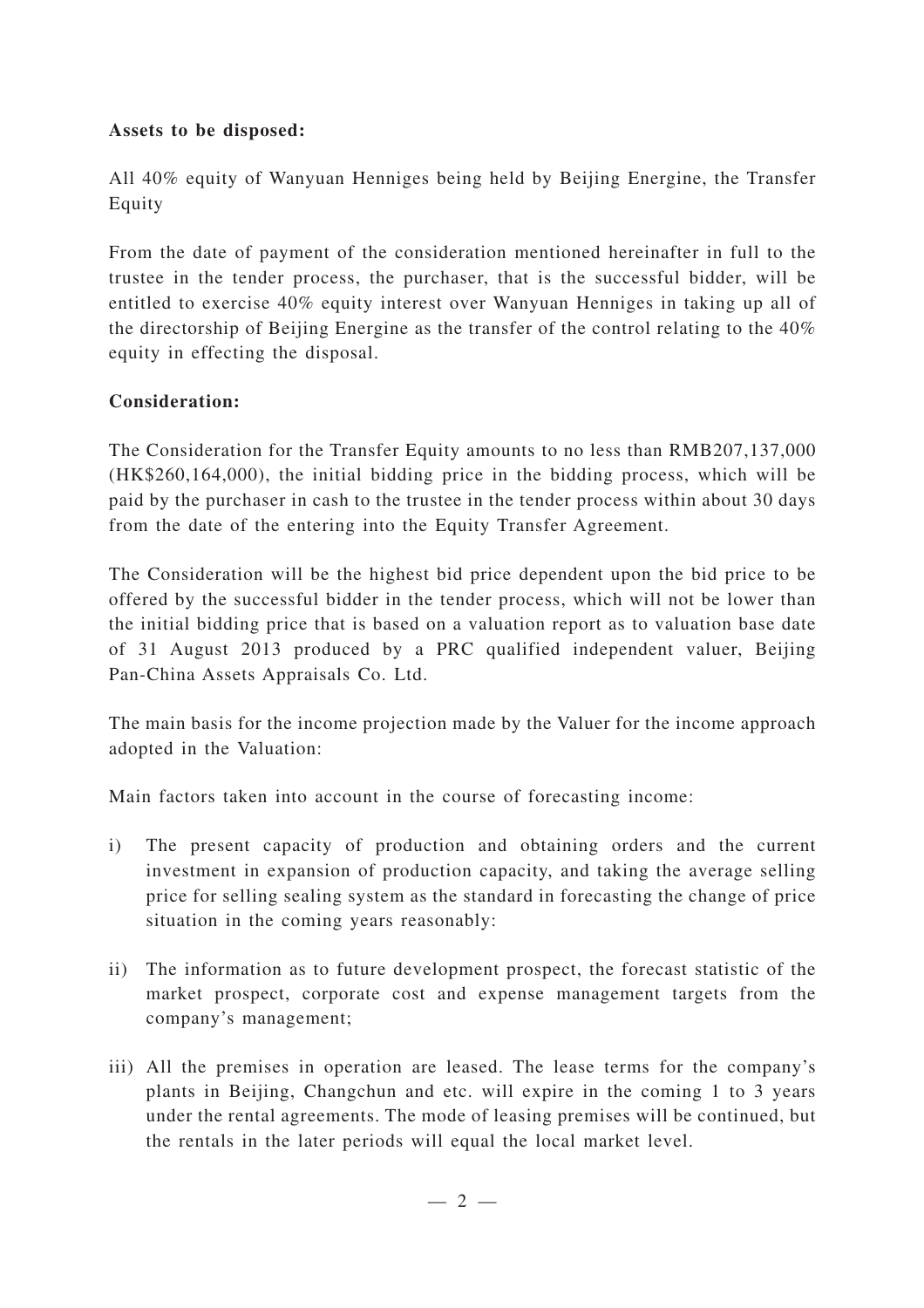- iv) The main raw material used for Wanyuan Henniges' production process is ethylene-propylene-diene monomer. Before July 2013, Wanyuan Henniges purchased this material mainly through Beijing Century International Trade Co. Ltd. (importer agent). After July 2013, Beijing Energine began to import ethylene-propylene-diene monomer as agent for Wanyuan Henniges. The change of purchase logistics increased the competition in the middle process, resulting in lowering purchasing price and increasing the gross profit ratio level of products. It is assumed that Wanyuan Henniges will continue to obtain the raw material through Beijing Energine.
- v) The operation premises leased in Beijing was located in Nam Yuen District. By reasons of environmental conservation and etc., the company projected to move the premises to the peripheral zones of Beijing in 2015, leading to relatively higher cost outlay and drop of production capacity in the year of move.
- vi) Matters relating to Income Tax. The company has been recognized as a high tech enterprise since 30 October 2009. In the application of reexamination of high tech enterprise in 2012, the Certificate of High Tech Entreprise no. GF201211001860 was obtained on 30 October 2012. The income tax rate of 15% is therefore adopted in this valuation.
- vii) The current state laws and regulations, corporate accounting system and the company's current financial policies.

### **Completion:**

Completion will take place on the later of EGM to be held for grant of such Mandate to the Directors for the Disposal or payments of all Consideration to the trustee in the tender process by the purchaser.

### **Information on Wanyuan Henniges:**

Wanyuan Henniges was established on 28 December 1995 with registered capital of RMB100 million. Its registered shareholders as of the date of this announcement are Henniges and Beijing Energine with respective shareholding of 60% and 40%, a sino-US joint venture.

Wanyuan Henniges specializes in manaufacturing of medium-to-high class automotive sealing products in the domestic markets. It products are classified into sealing systems, glass encapsulation and modular systems. The products' quality control standards are on par with the international advanced level.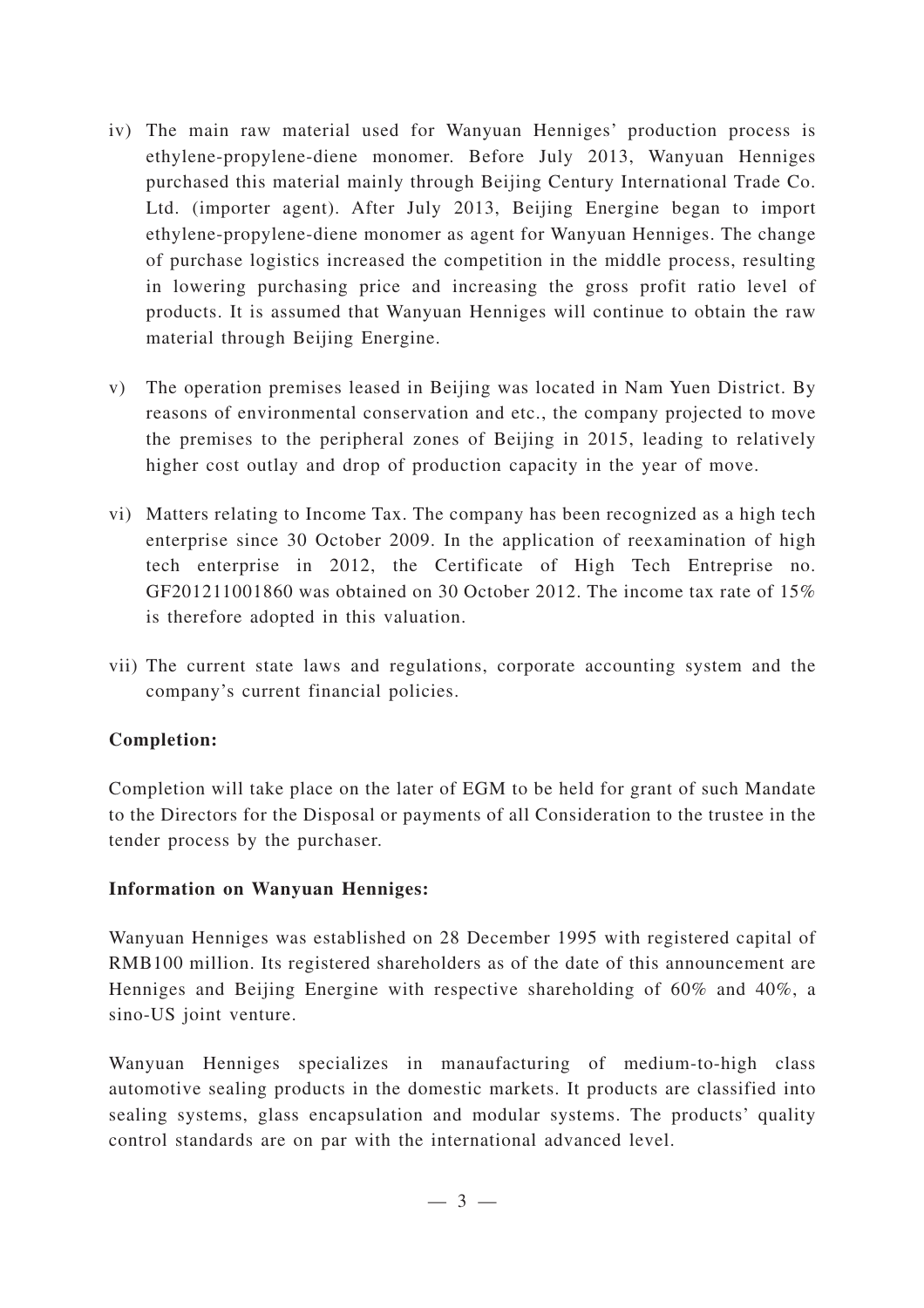Wanyuan Henniges has 5 plants located in Beijing, Tianjin, Changchun, Tieling, and Chengdu. It supplies sealing systems to the various makes of auto manufacturers including FAW-Volkswagen, Shanghai Volkswagen, Dongfeng Citroen, Shanghai General Motors, FAW, BAIC, and Geely.

Wanyuan Henniges has been a joint venture of the Company, whose results have been equity accounted for in the Company's consolidated financial statements. This equity accounting therefor will cease upon disposal of the joint venture.

According to the audited financial statements of Wanyuan Henniges prepared under PRC GAAP, the profits before and after taxation for the year 2011 were RMB24,317,000 (HK\$30,542,000) and RMB20,658,000 (HK\$25,946,000) respectively; and those for the year 2012 were RMB31,131,000 (HK\$39,101,000) and RMB28,009,000 (HK\$35,179,000) respectively. As at 31 August 2013, the unaudited net asset value of Wanyuan Henniges prepared under PRC GAAP amounted to RMB259,480,000 (HK\$325,907,000).

### **REASONS AND BENEFITS FOR THE POSSIBLE DISPOSAL**

The Group is principally engaged in the businesses of manufacture and sales of wind turbines and blades, operation of wind farm, trading of materials, broadband wireless access systems and equipment, manufacture and sale of telecommunications products, and of hi-tech rare-earth permanent magnetic motors for elevators as well as investment in businesses of automotive components parts.

The reason of the Possible Disposal is to realize the capital appreciation of Wanyuan Henniges and to procure working capital for the Group for the expansion of its core business of manufacture and sales of wind turbines.

The unaudited pro forma gain arising out of the Possible Disposal for the Company, representing the difference between the initial bidding price of the Proposed Disposal of RMB207,137,000 and the carrying value of the interest in Wanyuan Henniges of RMB101,169,000 in the unaudited consolidated financial statements of the Group as of 31 August 2013 will amount to approximately RMB105,968,000 (HK\$133,096,000) and the Group intends to utilize the sales proceeds as working capital of the Group.

Upon disposal, the net asset value of the Group will increase by approximately HK\$105,968,000 and gain of HK\$105,968,000 will be recognized in the accounts of the Group.

The Directors, including the independent non-executive directors, consider that the terms of the Possible Disposal are fair and reasonable, on normal commercial terms, and in the interest of the Company and the Shareholders as a whole.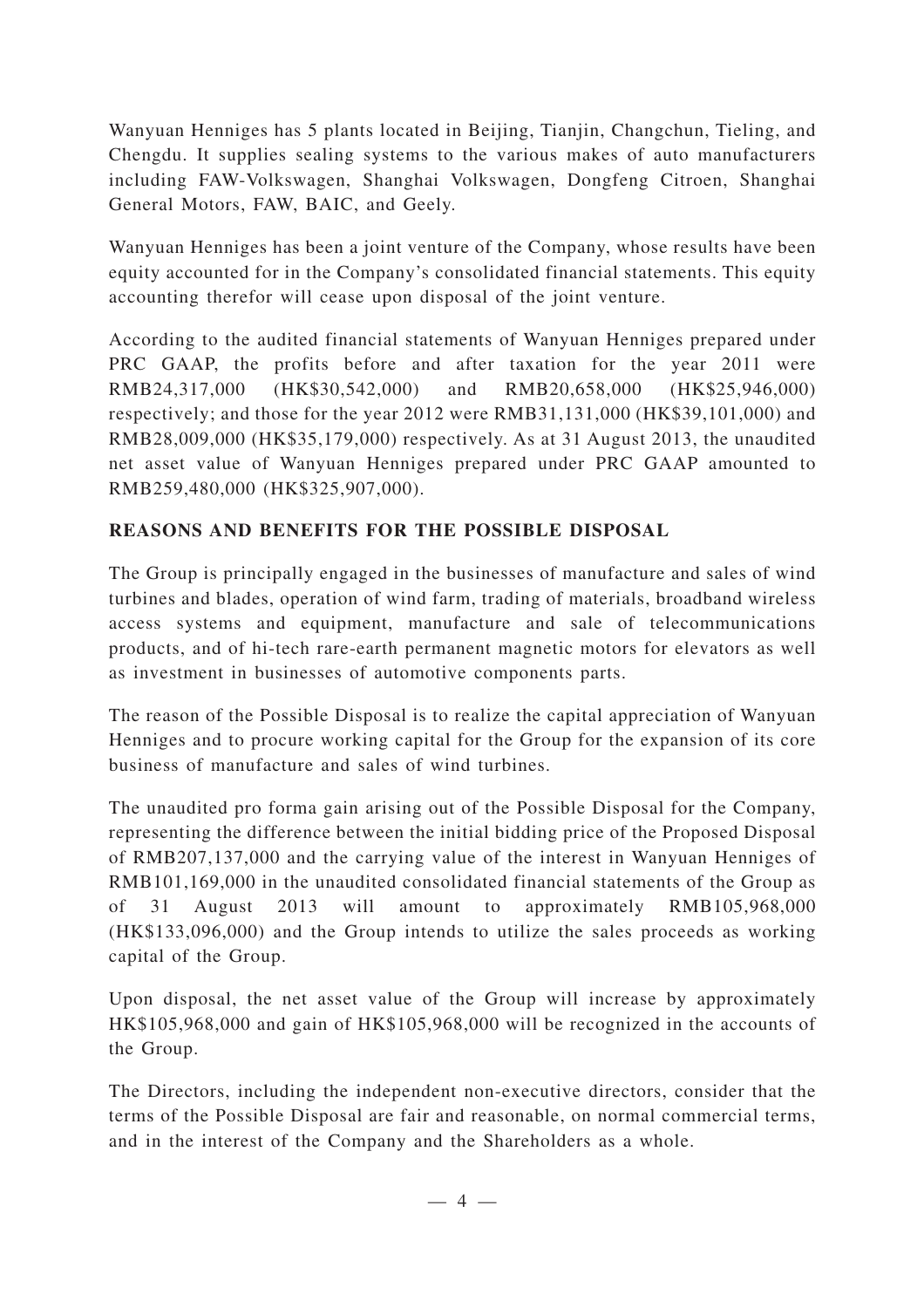### **LISTING RULES IMPLICATION**

Since the applicable percentage ratio under the Chapter 14 of the Listing Rules in respect of the Proposed Mandate is more than 75%, the Possible Disposal constitutes to be a very substantial disposal thereunder. The Possible Disposal is subject to the approval of the Company's Shareholders at an EGM. In this connection, the Company is to seek to obtain a mandate from the Shareholders to authorize the Directors to proceed with the open tender process of the Possible Disposal which is expected to commence in early November 2013.

A circular containing, among other things, (i) further information on the Possible Disposal; (ii) a notice of the EGM of the Company to be convened and held to consider to grant the Directors the Proposed Mandate; and (iii) other information required under the Listing Rules, will be dispatched to the Shareholders as soon as practicable but no later than 6 December 2013. The Company's major shareholder, CALT, holding 66.75% shareholding of the Company, had given a confirmation to the Company that they would vote for the Proposed Mandate in the EGM for grant of the Mandate in this regard.

The Company will make separate announcements at the end of the tender process for the purposes of announcing the details of the final equity transfer agreement to be signed as to the successful bidder i.e. the purchaser and the final bidding price of the tender i.e. the Consideration of the Disposal.

## **As the Possible Disposal may or may not proceed. Shareholders and potential investors should exercise caution when dealing in the shares in the Company.**

### **DEFINITIONS**

The following terms have the following meanings in this announcement, unless the context otherwise requires:

| "associate(s)"     | having the meaning ascribed thereto in the Listing Rules                                                                                          |
|--------------------|---------------------------------------------------------------------------------------------------------------------------------------------------|
| "Beijing Energine" | Beijing Energine Industry Co. Ltd. (北京萬源工業有限<br>$\Diamond \exists$ ), a wholly-owned subsidiary of the Company<br>established in Beijing, the PRC |
| "Board"            | the board of Directors                                                                                                                            |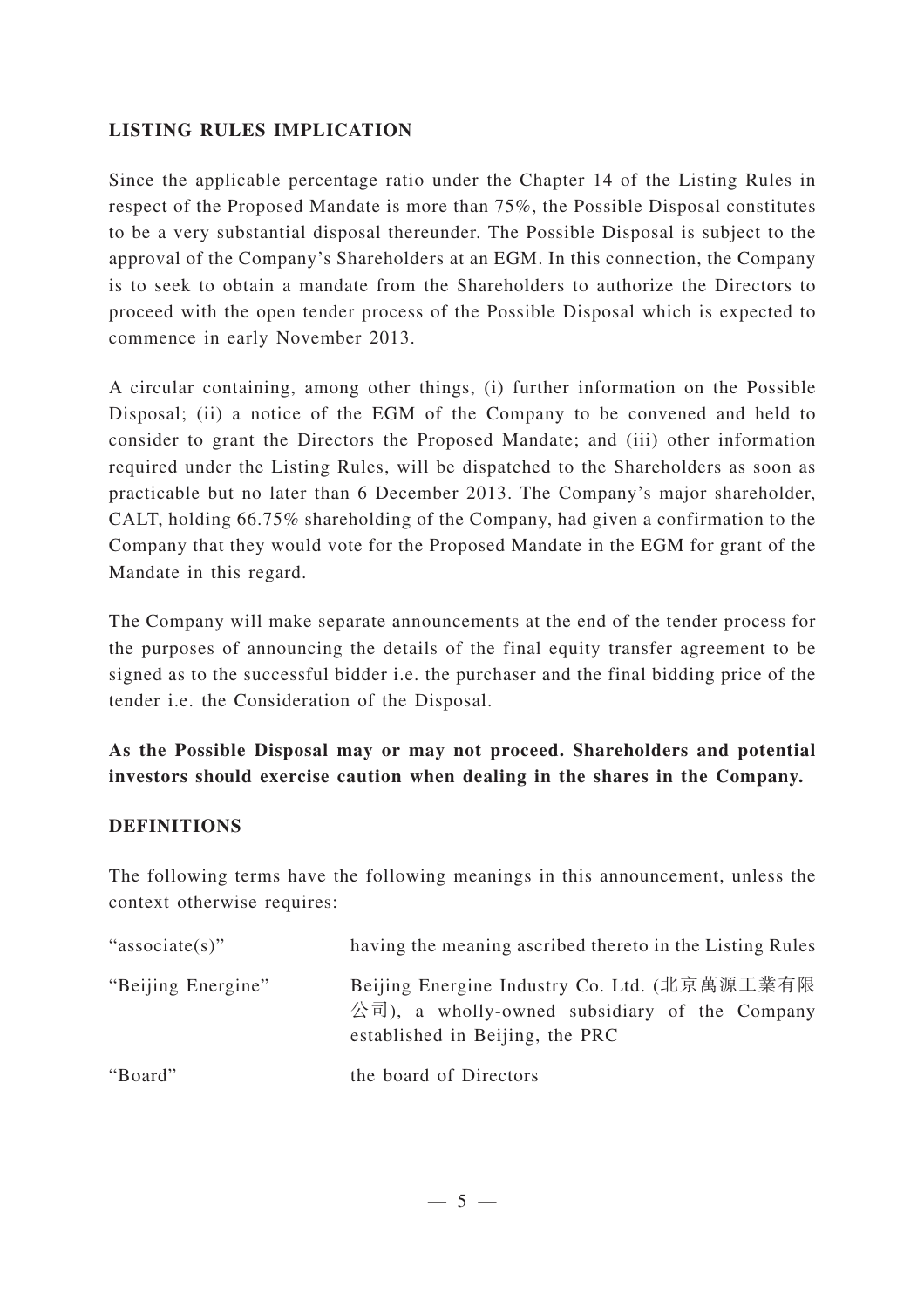| "CALT"                            | China Academy of Launch Vehicle Technology, the<br>major shareholder of the Company holding 66.75%<br>shareholding of the Company, a state-owned entity<br>established in the PRC and wholly-owned by China<br>Aerospace Science and Technology Corporate, the<br>ultimate controlling shareholder of the Company. |
|-----------------------------------|--------------------------------------------------------------------------------------------------------------------------------------------------------------------------------------------------------------------------------------------------------------------------------------------------------------------|
| "Company"                         | China Energine International (Holdings) Limited, a<br>company incorporated in the Cayman Islands with<br>limited liability, the shares of which are listed on the<br>Main Board of the Stock Exchange                                                                                                              |
| "Completion"                      | Completion of the Equity Transfer pursuant to Equity<br><b>Transfer Agreement</b>                                                                                                                                                                                                                                  |
| "Connected Person(s)"             | having the meaning ascribed thereto in the Listing Rules                                                                                                                                                                                                                                                           |
| "Consideration"                   | the consideration for disposal of Transfer Equity                                                                                                                                                                                                                                                                  |
| " $Directory$ "                   | the director(s) of the Company                                                                                                                                                                                                                                                                                     |
| "EGM"                             | extraordinary general meeting to be held for granting<br>Proposed Mandate to Directors                                                                                                                                                                                                                             |
| "Equity Transfer<br>Agreement"    | the equity transfer agreement to be entered into at end<br>of the tender process between Beijing Energine and the<br>successful bidder in relation to equity transfer of 40%<br>equity in Wanyuan Henniges                                                                                                         |
| "Group"                           | the Company and its subsidiaries                                                                                                                                                                                                                                                                                   |
| "Henniges"                        | Henniges Automotive Sealing Systems North America,<br>Inc., a company incorporated in U.S.                                                                                                                                                                                                                         |
| "HK\$"                            | Hong Kong Dollars, the lawful currency of Hong Kong                                                                                                                                                                                                                                                                |
| "Hong Kong"                       | the Hong Kong Special Administrative Region of the<br>People's Republic of China                                                                                                                                                                                                                                   |
| "independent third<br>party(ies)" | party(ies) who is(are) independent of and not connected<br>nor acting in concert with the Directors, chief executive<br>or substantial Shareholders of the Company or its<br>subsidiaries, or any of their respective associates, or<br>parties acting in concert with it                                          |